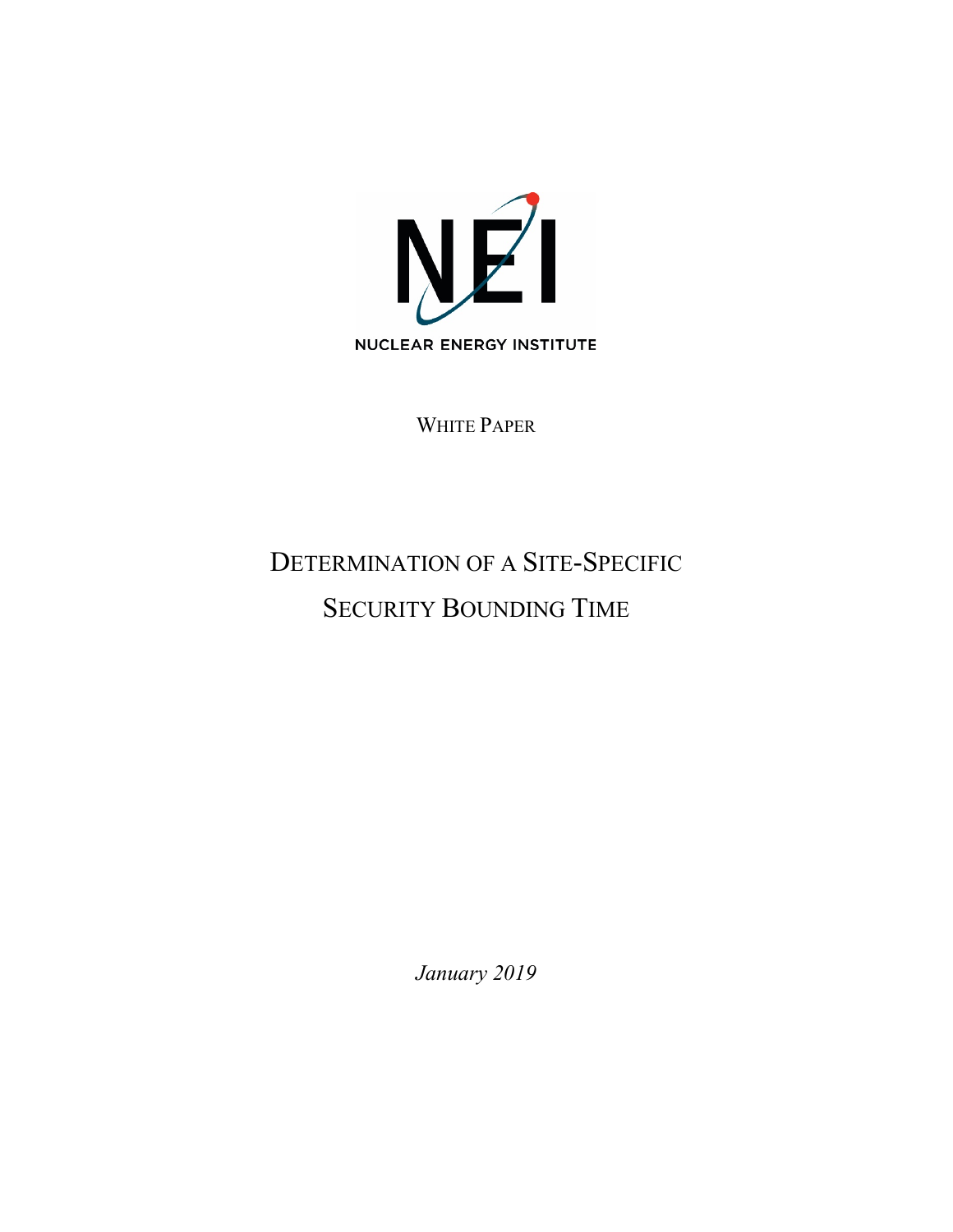This document was prepared by the Nuclear Energy Institute  $(NE)$ <sup>[1](#page-1-0)</sup> and representatives of member companies.

NEI Security Working Group Sponsor: Rick Wesley - Dominion Energy

Member Representatives:

Pat Asendorf – TVA Nuclear Chuck Coles – Arizona Public Service/STARS Alliance Danny Hicks – Dominion Energy Lisa Hogg – Southern Nuclear John Peacock – PSEG Nuclear Trina Washington – PSEG Nuclear Mike Whitlock – Dominion Energy NEI Lead: David Young

# Copyright Notice

© NEI 2019. All rights reserved. This material is protected by copyright law. It may not be copied, transmitted, stored, distributed, or excerpted, electronically or by other means, without NEI's advance written permission. This material may contain confidential information and is intended for distribution solely to NEI members, for their use. If you are not an NEI member, you may send a permission request to CopyrightAgent@nei.org. All copies must contain the NEI copyright notice and acknowledge that the use is with permission of NEI.

<span id="page-1-0"></span> $1$  The Nuclear Energy Institute (NEI) is the organization responsible for establishing unified industry policy on matters affecting the nuclear energy industry, including the regulatory aspects of generic operational and technical issues. NEI's members include entities licensed to operate commercial nuclear power plants in the United States, nuclear plant designers, major architect/engineering firms, fuel cycle facilities, nuclear materials licensees, and other organizations and entities involved in the nuclear energy industry.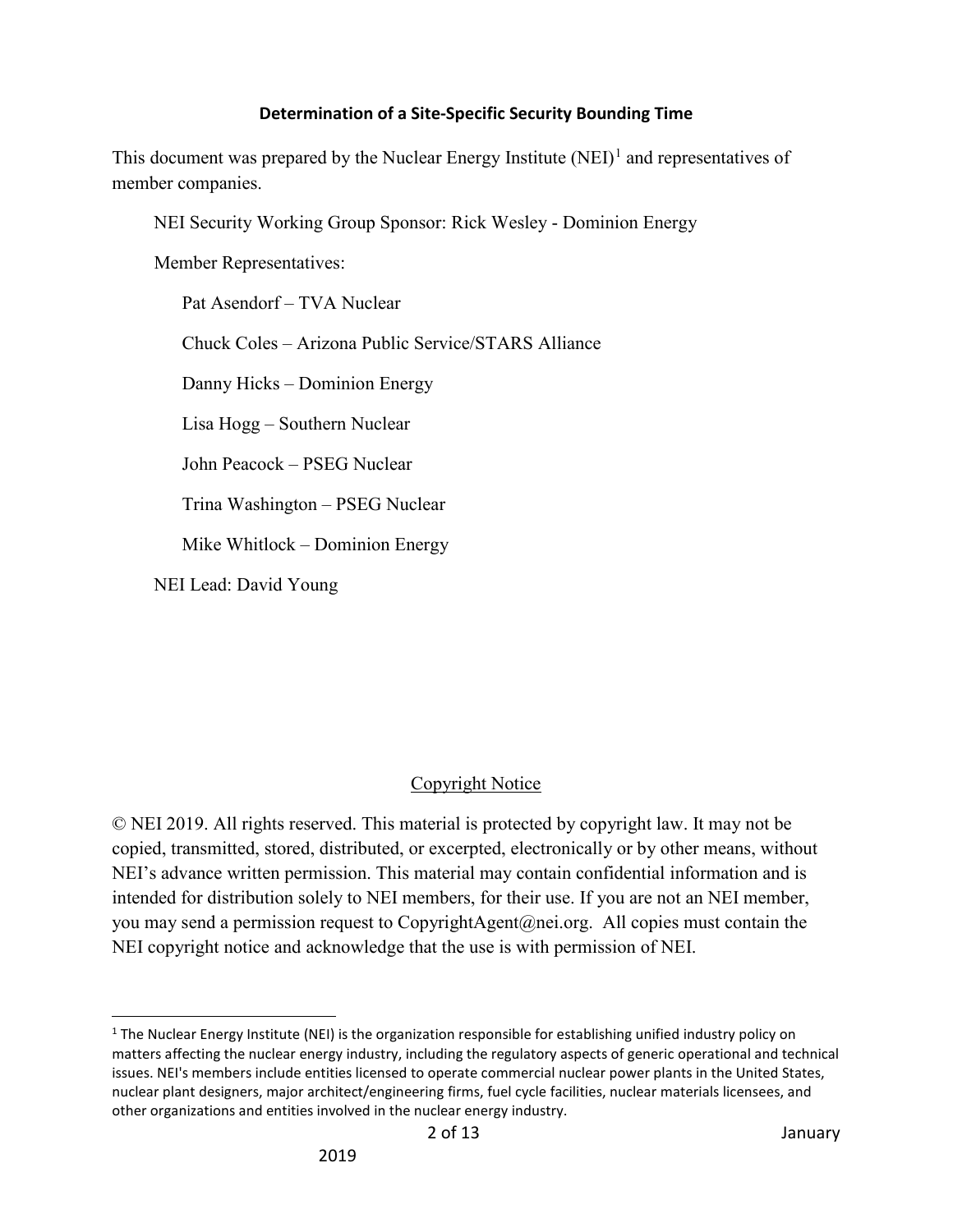### **Purpose and Overview**

This white paper describes a process that a licensee may follow to receive credit for law enforcement tactical support during an attack on a nuclear power plant through the determination of a Security Bounding Time (SBT).<sup>[2](#page-2-0)</sup> An SBT is the elapsed time, measured from recognition of an attack, required for a law enforcement tactical team to eliminate adversary interference sufficiently to allow performance of a mitigation action. Once credit is achieved, the licensee may consider the planned law enforcement tactical support (i.e., the SBT) in the development of target sets, including the potential addition of a "mitigation action" to a target set.

A mitigation action is any action taken by an operator to prevent radiological sabotage that does not meet the operator action criteria in Regulatory Guide 5.81, *Target Set Identification and Development for Nuclear Power Reactors*. [3](#page-2-1) Such actions may avert the loss of a target set or compensate for the loss of a target set. A mitigation action may include the use of equipment for mitigating the consequences of beyond-design-basis external events, or events leading to a loss of large areas of the plant due to explosions or fires, as required by NRC regulations, orders and licenses. For the purpose of this paper, any action that requires the elimination of adversary interference for performance is a mitigation action, even after the interference has been removed (i.e., an action performed after adversary interference has been "precluded" by law enforcement tactical support does not then become an operator action).

The SBT process is focused on developing a tactical plan to facilitate performance of a mitigation action; it is not intended to create an integrated response plan.

Licensees are currently required to liaise with law enforcement agencies and, to the extent practicable, document and maintain agreements to include estimated response times and capabilities. There are also requirements to describe available law enforcement assistance and initial response provisions in site Safeguards Contingency Plans. Compliance with these requirements notwithstanding, due to differences in protective strategies and law enforcement tactical response capabilities from site-to-site, the use of the SBT process by a licensee is voluntary.

# **Expected Benefits**

The SBT process will allow a licensee to include a mitigation action within a target set if the action can be performed after the SBT and prior to the irreversible onset of radiological

<span id="page-2-0"></span> <sup>2</sup> SBT was formerly referred to as Security Coping Time.

<span id="page-2-1"></span><sup>&</sup>lt;sup>3</sup> The operator action criterion of primary interest is Criterion #3. It is important to note that mitigation actions are different from the Damage Control Measures discussed in Regulatory Guide 5.81. The former is performed to prevent radiological sabotage while the latter may be taken after radiological sabotage has been achieved to minimize the significance of the potential adverse effects on public health and safety.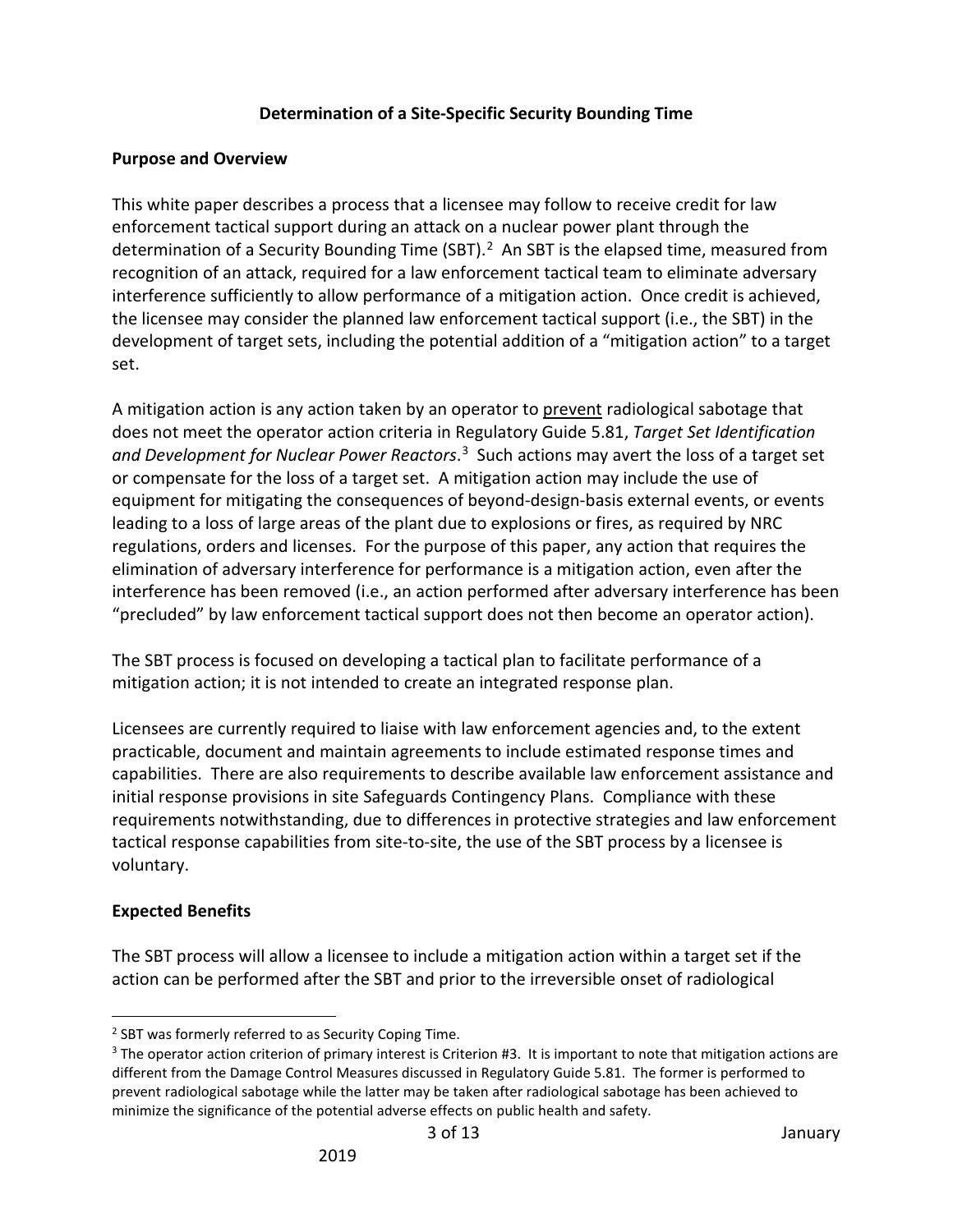sabotage, thus increasing the number of barriers to radiological sabotage. In addition, the law enforcement tactical response credited through the SBT process could be considered during the control and evaluation of tactical response drills and Force-on-Force (FOF) exercises, thus enhancing the realism of these activities (e.g., it may be assumed that a given adversary is neutralized after the site-specific SBT is exceeded). Establishing a SBT may also assist a licensee with crediting use of beyond-design-basis (BDB) event response strategies and equipment in controlling the damage caused by an attack (e.g., implementation of a FLEX strategy to mitigate the loss of a target set).<sup>4</sup> Finally, the SBT process is expected to lead to enhanced planning and response coordination between a licensee and law enforcement agencies, including law enforcement tactical teams.

# **Relationship of SBT to a Physical Protection Program Required by 10 CFR 73.55**

Following implementation of an SBT, a licensee will continue to maintain a physical protection program that complies with the requirements of 10 CFR 73.55, *Requirements for physical protection of licensed activities in nuclear power reactors against radiological sabotage*. More specifically, the licensee will retain the ability to defend against the Design Basis Threat (DBT) of radiological sabotage. Compliance with the requirements of §73.55 notwithstanding, the allowance to establish an SBT is grounded in the recognition that law enforcement tactical support will be available at some point during an attack to assist the licensee with threat containment and neutralization.<sup>5</sup> By planning for this assistance, a licensee should be able to incorporate additional actions to prevent radiological sabotage into target sets, actions that are excluded from consideration as operator actions by the acceptance criteria in Regulatory Guide 5.81 (i.e., mitigation actions).<sup>6</sup>

Under the planning and response framework described in this document, the licensee will remain in control of the site physical protection program, including the onsite security force, during an attack. At the same time, the SBT process recognizes the reality that law enforcement tactical resources will be brought to bear during an actual event to support the licensee (i.e., a tactical team can aid the onsite security force with adversary neutralization or containment). To maximize the benefit of this support, the SBT process guides the development of a tactical response plan that addresses the coordination necessary between

<span id="page-3-0"></span> <sup>4</sup> To include within a target set, a licensee will need to document a basis for determining that the credited BDB event response equipment would be available (e.g., it is protected in a manner reasonably equivalent to plant equipment located within safety-related structures).<br><sup>5</sup> This point is consistent with direction in SRM-SECY-17-0100 that NRC policy concerning credit for a tactical law

<span id="page-3-1"></span>enforcement response should take into consideration the NRC's codified recognition of "the reality that in an actual emergency, state and local government officials will exercise their best efforts to protect the health and safety of the public" in 10 CFR 50.47(c)(1 )(iii)(B).<br><sup>6</sup> It is anticipated that this change would preclude threat scenarios extending well beyond typical times to core

<span id="page-3-2"></span>damage from the loss of primary target sets. These scenarios are not used during FOF exercise inspections but may be postulated during target set inspections or tabletop exercises. Credit for law enforcement support and mitigation actions would result in certain target sets no longer being desirable to an adversary.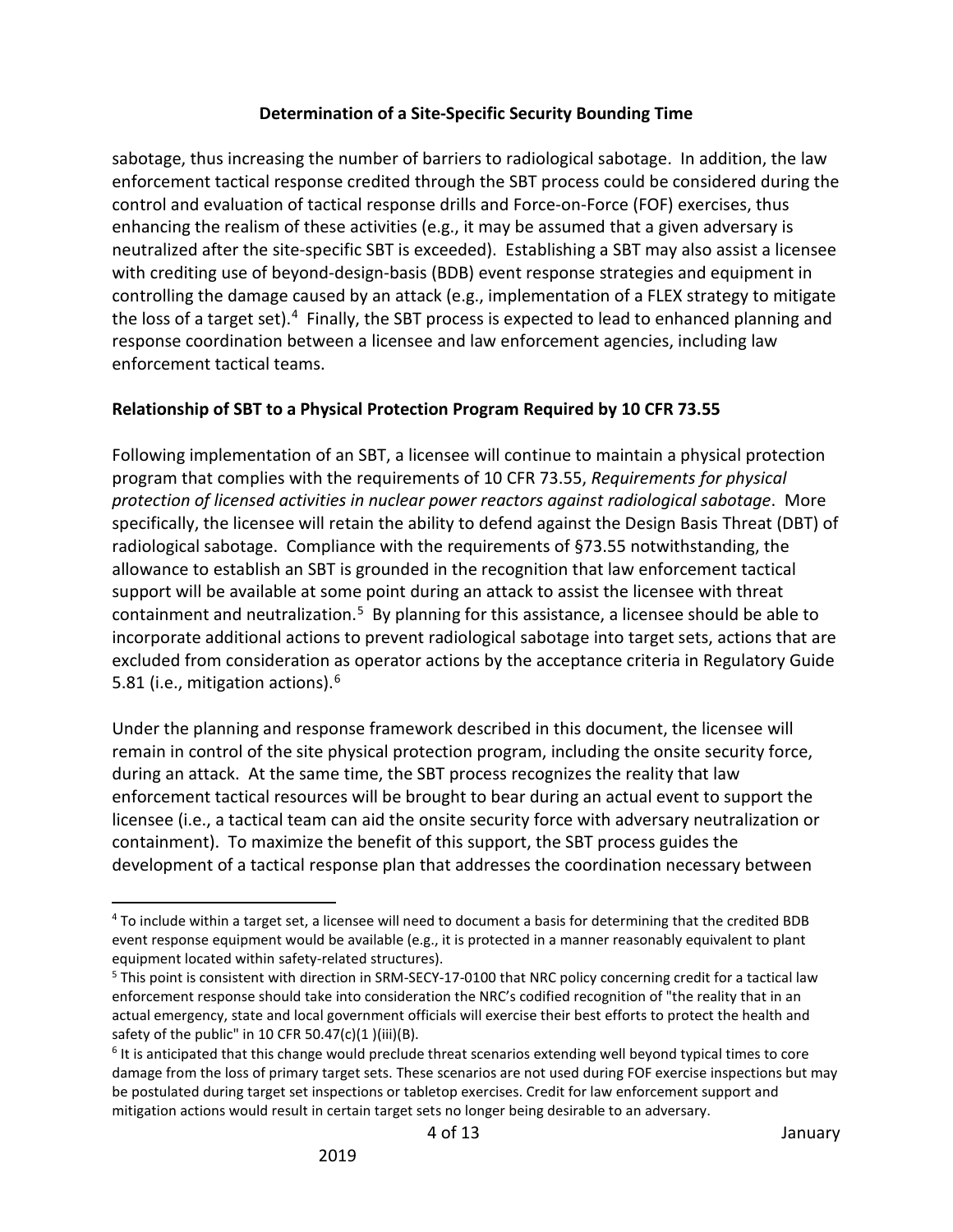licensee and law enforcement agency personnel to affect implementation. The plan allows the licensee to credit law enforcement assistance specifically designed to enable the performance of actions that first require the elimination of adversary interference. These actions increase defense-in-depth by adding another layer of protection and further lowering the risk to public health and safety.

# **Relationship of SBT to Integrated Response**

The SBT process provides credit for tactical law enforcement capabilities during threat incidents bounded by the DBT. It is realistic to expect support from tactical law enforcement personnel at some point during an attack from an adversary force within the scope of the DBT, and licensee security plans should be able to credit this support with proper planning; however, it should also be recognized that the activities associated with implementation of the SBT process can provide a sound basis for an "Integrated Response." As this term is used by the U.S. Nuclear Regulatory Commission (NRC) within a security-related context, an Integrated Response means integrating tactical law enforcement capabilities with the site response to a beyond-DBT threat incident at a nuclear power plant.<sup>7</sup>

The planning and preparedness activities necessary to attain SBT credit for support during an attack bounded by the DBT would likewise facilitate a law enforcement tactical response during an attack by adversaries with beyond-DBT capabilities. Leveraging the hostile action-based (HAB) capabilities already described in a site emergency plan, $8$  a site that implements a SBT would be able to readily accommodate expanded law enforcement tactical support (i.e., beyond that described in a SBT tactical response plan) if such support became necessary. As an analogy, consider the NRC position that current Emergency Planning Zones (EPZs) provide a comprehensive emergency preparedness framework that would allow for expansion of the response efforts beyond the designated distances should an event warrant such an expansion (e.g., following a severe reactor accident). The ability to build upon a SBT tactical response plan to quickly transition into an Integrated Response is another expected benefit of the SBT process.

Finally, to provide a broader perspective, the table below shows the relationship of SBT to integrated response as well as related existing requirements contained in Title 10 of the Code of Federal Regulations (10 CFR) Parts 50 and 73.

<span id="page-4-0"></span> <sup>7</sup> Integrated Response is discussed in several NRC documents; a good overview is presented in COMSECY-13-0005, *Integrated Law Enforcement Response at Nuclear Power Plants*, dated February 7, 2013.

<span id="page-4-1"></span><sup>8</sup> Capabilities as required by 10 CFR 50, Appendix E, *Emergency Planning and Preparedness for Production and Utilization Facilities*.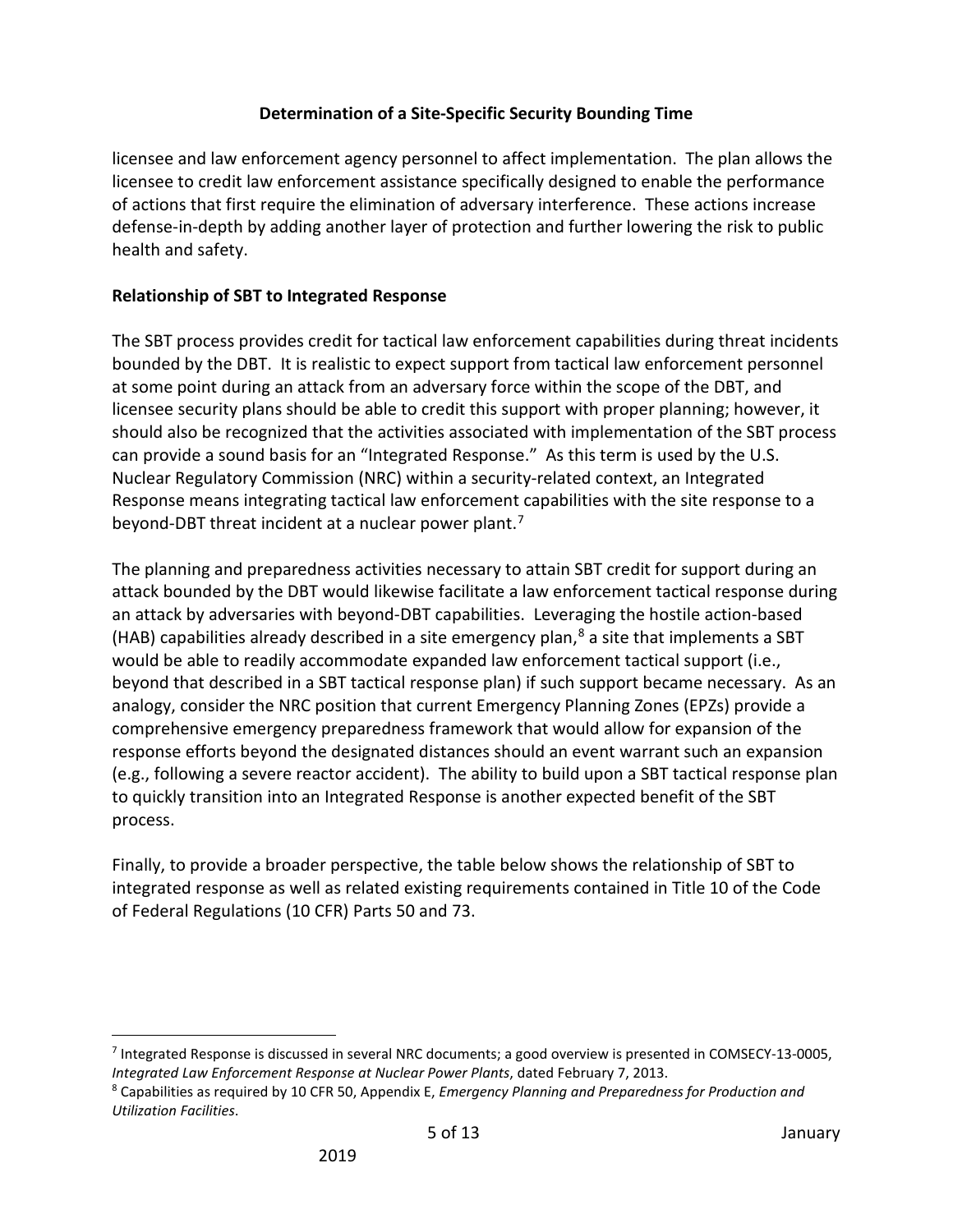|                       | <b>Site and Law Enforcement Agency</b><br>Coordination                                | <b>Tactical Responses</b>                      |
|-----------------------|---------------------------------------------------------------------------------------|------------------------------------------------|
| <b>DBT</b>            | 10 CFR 73.55, and Appendices B & C                                                    | 10 CFR 73.55, and Appendices B & C             |
|                       | 10 CFR 50, Appendix E                                                                 | [FOF Exercises]                                |
|                       | [Letters of Agreement and Hostile<br>Action-Based Exercises]                          | <b>Security Bounding Time</b>                  |
| Beyond-<br><b>DBT</b> | 10 CFR 50, Appendix E<br>[Letters of Agreement and Hostile<br>Action-Based Exercises] | Transition to an<br><b>Integrated Response</b> |

## **SBT Process**

The SBT process steps are presented below.

Step #1 – Identify the Mitigation Action:The licensee identifies a mitigation action that would require the support of a law enforcement tactical team to implement. The support would entail protection against, or elimination of, adversary interference so as to allow performance of the action. The selected action should serve as the planning basis for completing the remaining steps listed below.

Step #2 – Planning and Procedure Development: In conjunction with law enforcement agency personnel, develop a tactical response plan and supporting procedures for briefing and deploying a tactical team during an attack on the site. $9$  Tactical team members are responsible for determining the mission parameters and means best suited to enable performance of the mitigation action (e.g., perimeter establishment and control, area sweeps and searches, retaking a room, protective escorting, etc.). Planning for the team's anticipated actions should be informed by site-specific mission needs (e.g., a breaching capability for a specific barrier or door). Consideration should also be given to building upon the capabilities in place to meet the hostile action planning and response requirements of 10 CFR 50, Appendix E, as described in the site emergency plan.<sup>10</sup> The following elements should be addressed:

- 1. A staging area.
- 2. A briefing area with mission planning tools and materials (e.g., Contingency Response

6 of 13 January

<span id="page-5-0"></span><sup>&</sup>lt;sup>9</sup> The development of the plan and procedures should leverage the information and resources already available from a site-specific Contingency Response Tool and Integrated Response Plan. Sites without a Contingency Response Tool should consider the guidance in Attachment 1, "Tactical Team Mission Planning Considerations" (not publicly available).

<span id="page-5-1"></span> $10$  To identify and maximize potential synergies, an individual from the emergency preparedness department should be included in the planning and procedure development phase.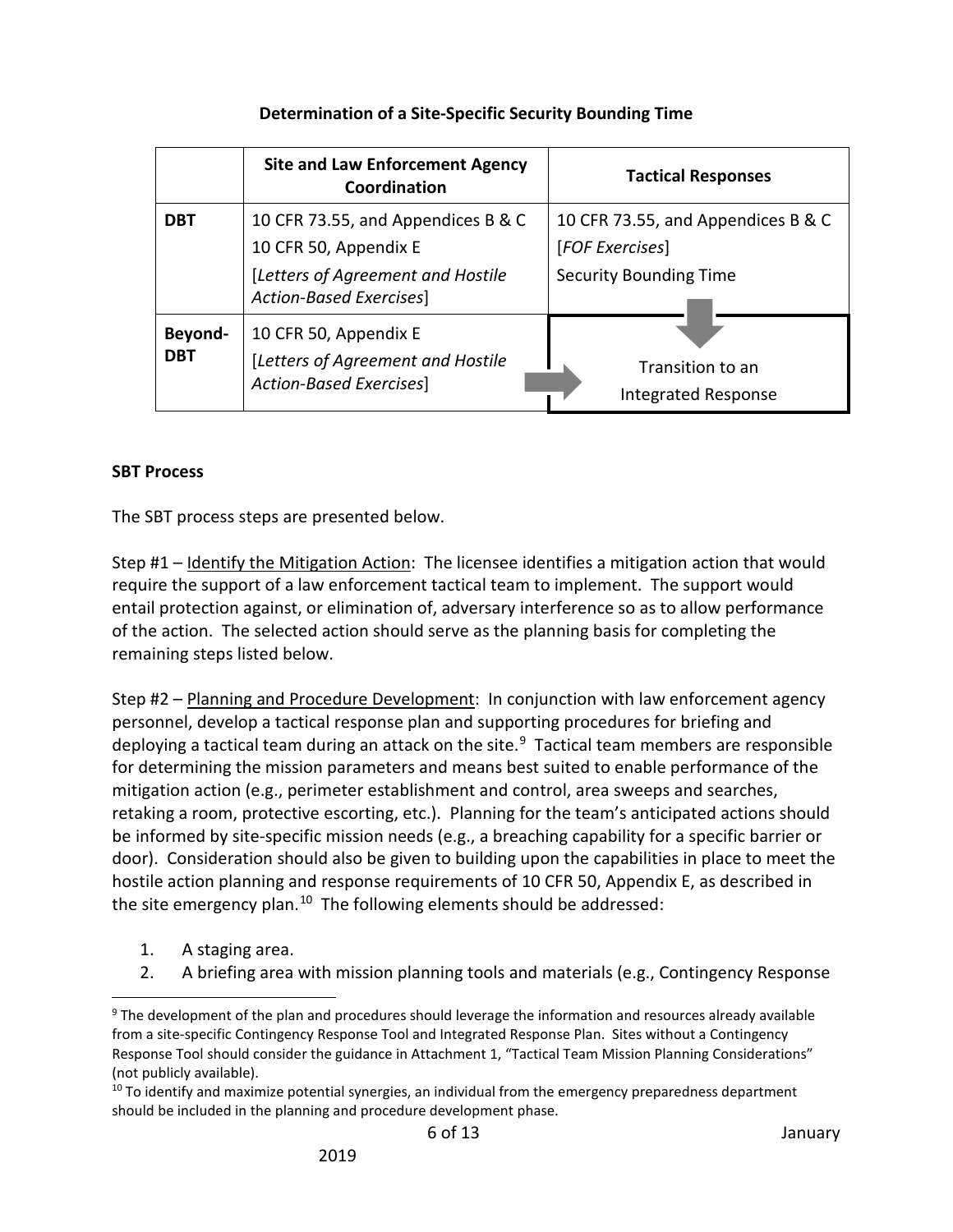Tool and hard-copy planning documents).

- 3. Provisions for allowing licensee personnel to travel to and access the staging and briefing areas (e.g., arrangements to allow passage through offsite traffic control points and law enforcement checkpoints).
- 4. Methods for licensee personnel at the briefing area to communicate with the Control Room and alarm stations to understand site conditions and priorities.
- 5. Roles and responsibilities for conducting a mission briefing, and topics to be covered.
- 6. The assignment and use of security officers or other site personnel as escorts/embeds, as requested.
- 7. Use of communications systems and protocols that consider potential site-specific impediments (e.g., signal attenuation within the plant, jamming by adversaries, high ambient noise levels, etc.).
- 8. Equipment and protocols to prevent fratricide by the onsite security force (e.g., provide an Identification Friend or Foe [IFF] capability) and provide mission updates.
- 9. As applicable to the planned mitigation action, steps to expedite access to the site, Protected Area and Vital Areas, including actions to address potential impediments (e.g., a vehicle barrier is in the deny access position).
- 10. Consideration of industrial and radiological safety hazards, including availability of dosimetry and other radiation protection equipment and supplies.
- 11. Communications and coordination with the site Emergency Response Organization (e.g., responders at an Alternative Facility or Emergency Operations Facility).
- 12. Pre-staging of site documents, equipment and supplies needed by the tactical team (e.g., create a "go-bag"). A plan for delivery of these items at the time of the event should be carefully evaluated to ensure that implementation is feasible under anticipated attack conditions.

The development of a tactical response plan and supporting procedures should consider the need for the following resources:

- 1. An armored vehicle.
- 2. Breaching equipment.
- 3. Ballistic shield/armor.
- 4. Night vision equipment, to include consideration of infrared light sources.
- 5. Aviation support, manned or unmanned (drone), for surveillance and intelligence collection.
- 6. Personal Protective Equipment (PPE) to enable tactical operations in an area contaminated with a hazardous material (e.g., responders are familiar with applicable PPE standards and practices established by their State or agency).
- 7. Supporting resources for perimeter control and containment, and a medical response.

NEI maintains operating experience and lessons learned documents that would be helpful to creating an effective tactical response plan and supporting procedures. Security personnel are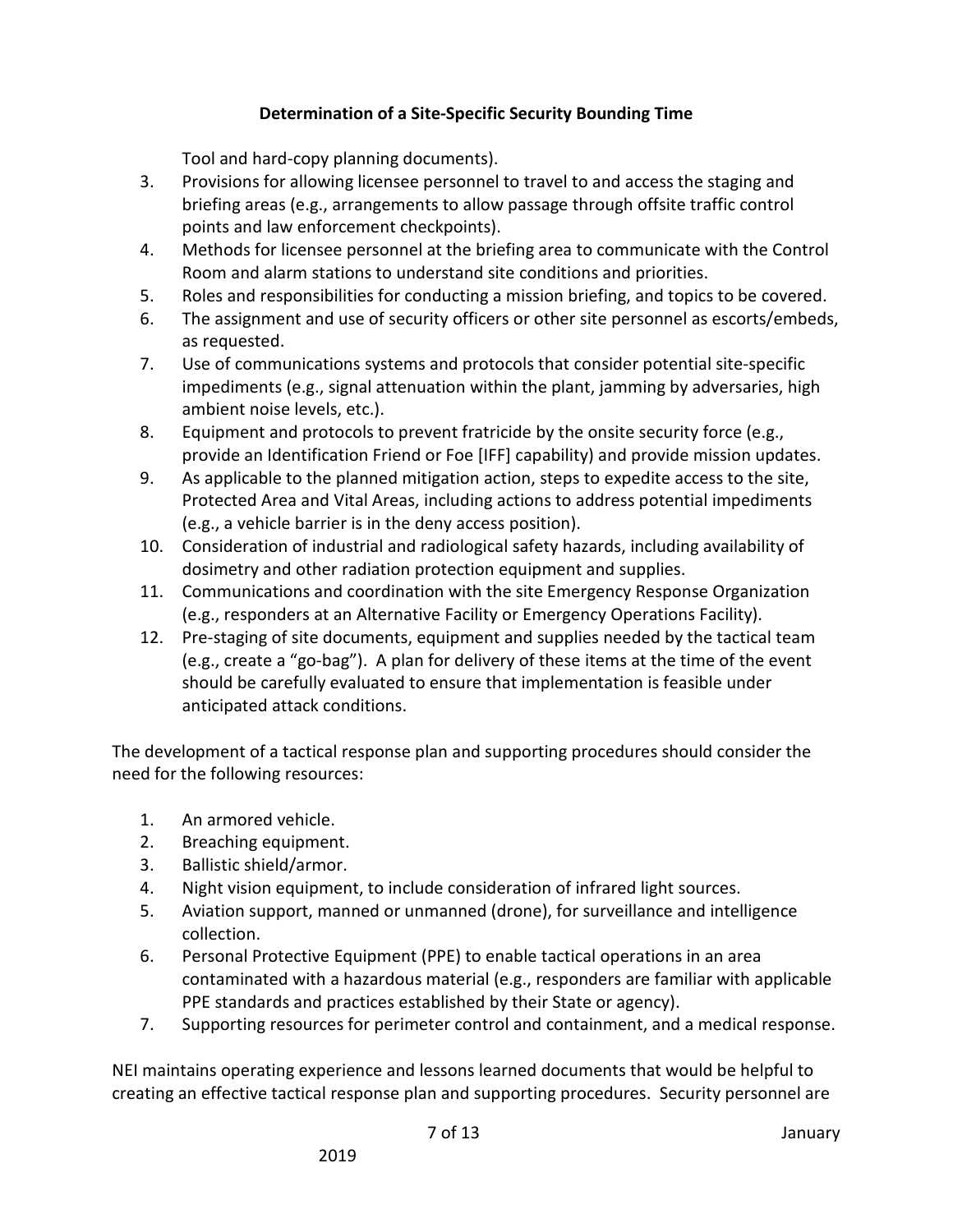encouraged to request these documents from NEI and consider them during development of site-specific plan and procedures.

Step #3 – Determine Required Tactical Team Composition and Capabilities: As informed by the tactical response plan and procedures developed in Step #2, the law enforcement agency should determine the composition and capabilities of the tactical team needed to have reasonable assurance of completing the assigned mission. Reflecting operating experience and lessons learned, the recommended minimum team composition and capabilities are presented below, and bifurcated dependent upon the mission location.

- 1. If the tactical team mission will take place outside the Protected Area, then the team should meet the Capabilities and Personnel attributes for a Tier 2 Special Weapons and Tactics Team (SWAT) as described in *[Tactical Response and Operations Standard](http://ntoa.org/pdf/swatstandards.pdf)  [for Law Enforcement Agencies](http://ntoa.org/pdf/swatstandards.pdf)*, published by the National Tactical Officers Association  $\overline{(NTOA),^{11}}$  $\overline{(NTOA),^{11}}$  $\overline{(NTOA),^{11}}$  dated April 2018.<sup>12</sup> For example, the team is expected to engage and neutralize an adversary in a location outside the Protected Area.
- 2. If the tactical team mission will take place inside the Protected Area, including structures such as the power block, then the team should meet the Capabilities and Personnel attributes for a Tier 1 SWAT as described in *Tactical Response and Operations Standard for Law Enforcement Agencies*. For example, the team will enter the power block to facilitate movement of an operator from one location to another.

A team meeting either of the above NTOA standards would be mission capable in the following areas:

- Barricaded gunman
- Sniper operations
- High-risk warrant service and high-risk apprehension
- High-risk security operations
- Terrorism response

The tactical team may be supplied by the law enforcement agency with jurisdictional authority over the site or made available through a mutual aid/support agreement with another law

<span id="page-7-0"></span> $11$  As stated on their website, the NTOA is a U.S.-based non-profit organization serving the law enforcement community with a mission to "enhance the performance and professional status of law enforcement personnel by providing a credible and proven training resource as well as a forum for the development of tactics and information exchange." Their membership includes State and local law enforcement agencies from across the U.S.

<span id="page-7-1"></span> $12$  This document was selected as a standard because it is prepared by knowledgeable law enforcement professionals, including representatives from Federal agencies. As an open source document, it will facilitate planning coordination and communications among participants, and support comparisons with other standards that may reference or be similar to it (e.g., a regional standard).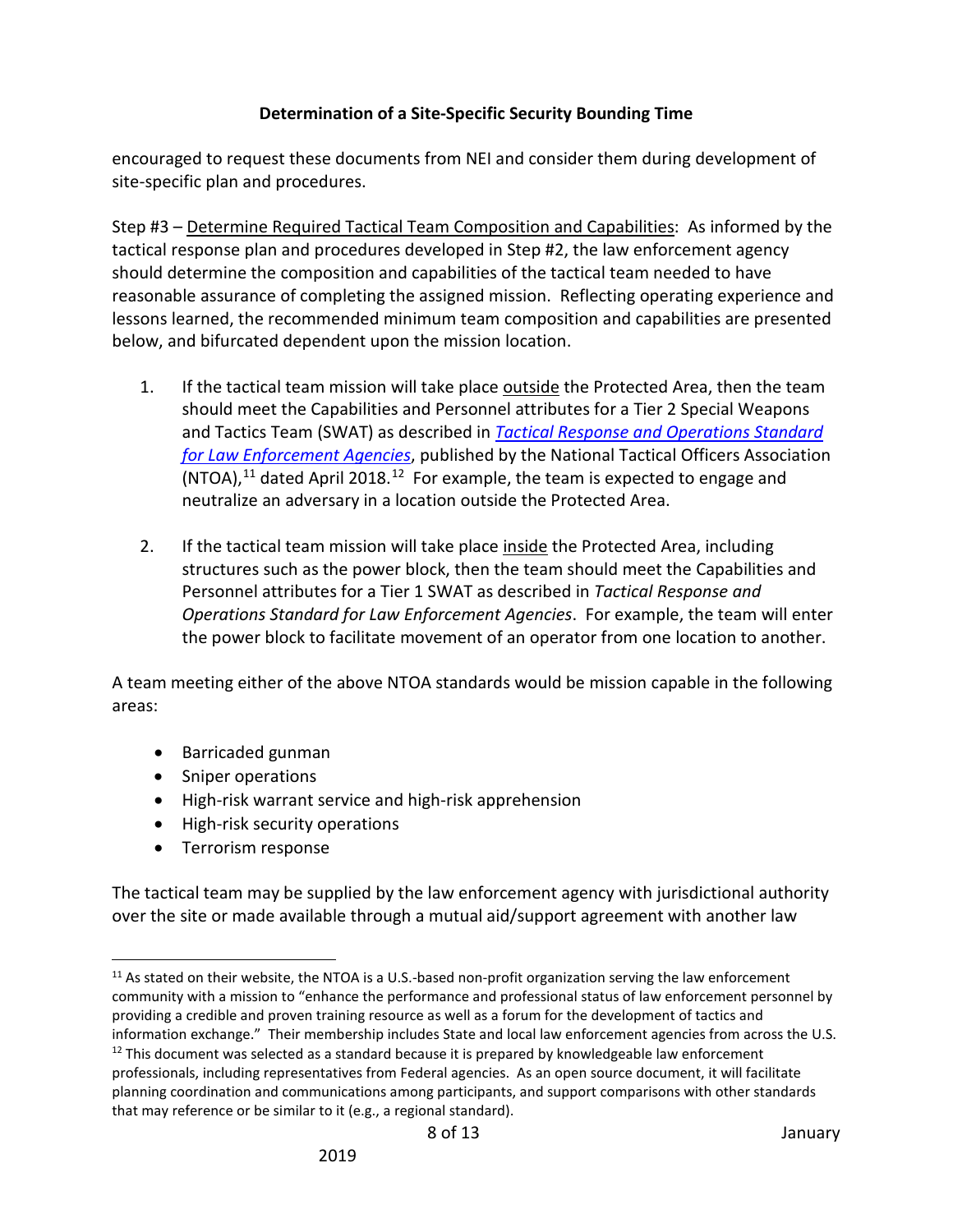enforcement agency or a regional association. A State agency tactical team (e.g., from the State Police) may also be used. In cases where a team is explicitly chartered to meet a State or Federal tactical capabilities standard, credit may be extended if the basis standard is reasonably equivalent to the NTOA standard (i.e., the State or Federal standard ensures mission capabilities in the areas listed above).

The required tactical team composition determined by the law enforcement agency for the sitespecific mission may be greater or less than the recommended minimums above. In the latter case, the licensee should document why the law enforcement agency determined that the deviation is acceptable (e.g., the aspects of the site-specific mission that provide justification for less than the recommended minimum team staffing). The final team composition should be described in the tactical response plan.

Step #4 – Verify and Validate the Tactical Response Plan and Procedures: The licensee should verify and validate (V&V) the tactical response plan and supporting procedure content. This step is accomplished by conducting a tabletop drill and a practice drill with appropriate law enforcement officials and tactical team officers. Following completion of each activity, the tactical response plan and procedures should be revised to incorporate lessons learned.

The planning for the tabletop drill should consider the guidance in NEI 13-03, *Conduct of an Integrated Response Plan Table Tops and Limited Exercise*, and NEI 06-04, *Conducting a Hostile Action-Based Emergency Response Drill*. The practice drill should have the following attributes.

- The drill should be treated as a supervised instruction period aimed at developing skills needed for effective mission performance (e.g., no "win-lose" evaluation).
- The drill should be conducted at a walk-through pace to promote plant and equipment familiarity, and identify and reinforce learning opportunities.
- The scenario should drive performance of both a mission briefing and the mission execution.
- Participants should include representatives from site departments that would be interfacing with the tactical team in a real event (e.g., from Security and Operations).
- Once initial familiarity is gained with mission-related areas, controllers should play the role of armed adversaries using established security drill equipment and techniques (e.g., use of a multiple integrated laser engagement system or "red guns," resurrection of neutralized team members to continue participation and learning) and create conditions that require the team to perform tactical maneuvering and engagement actions, albeit at a walk-through pace.
- Drill performance should be critiqued and deficiencies entered into a corrective action process.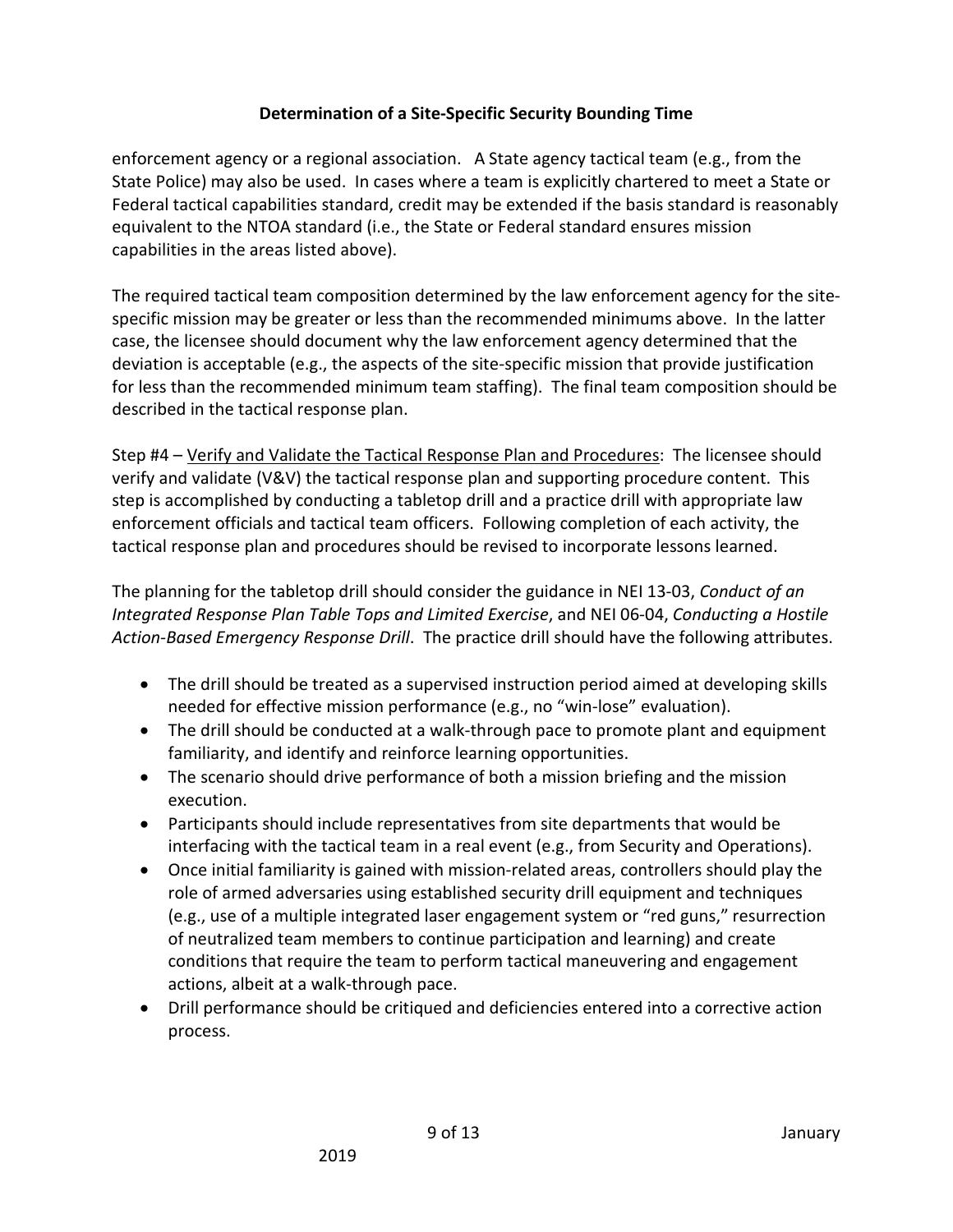Step #5 – Determine Training and Drill Requirements: The licensee and law enforcement personnel should determine and document the types and frequencies of training and drills that will be conducted to instill and maintain response proficiency. The following guidance should be considered:

- 1. The licensee may align tactical team training and drills with other law enforcement training and drill activities already performed to meet the requirements of their sitespecific security plan.
- 2. The licensee should explore opportunities for the tactical team to obtain credit for participation in site training and drills as a means to satisfy a State or Federal requirement. This approach may provide an external funding source for an activity.
- 3. NEI maintains operating experience and lessons learned documents that would be helpful to creating effective training materials; training developers are encouraged to request these documents from NEI and consider them during development of sitespecific training briefings and lesson plans.
- 4. Training sessions should include tours to familiarize tactical team personnel with the areas in which they would be maneuvering and conducting operations (i.e., areas addressed in the tactical response plan).
- 5. Periodic practice drills should be conducted using the guidance presented in Step #4. The licensee should also offer the NRC an opportunity to observe a practice drill once every three calendar years; this offer should be made through contact with the Resident Inspector's office and no later than 90 days prior to the drill. There are several options for conducting an NRC-observed drill - it may be included within the scope of a site tactical response drill, an FOF exercise, $13$  an emergency preparedness hostile actionbased (HAB) drill, or conducted as a stand-alone activity.
- 6. There should be provisions to conduct ad hoc training and drills as needed to address turnover of tactical team personnel. The goal is to always maintain a sufficient number of individuals with the requisite training and drill experience to provide reasonable assurance of successful mission execution.

Step #6 – Prepare SBT Process Documentation: The following documentation and records should be retained for inspection.

- 1. The tactical response plan and supporting procedures.
- 2. A Letter of Agreement (LOA) / Memorandum of Understanding (MOU) between the licensee and law enforcement agency that addresses the following:
	- a. Acknowledgment that tactical law enforcement capabilities may be necessary to allow the plant staff to perform a time-critical action for preventing radiological sabotage (i.e., provide tactical support for an action to correct or mitigate conditions

<span id="page-9-0"></span> <sup>13</sup> An exercise performed in accordance with NRC Inspection Procedure (IP) 71130.03, *Contingency Response - Force-on-Force Testing*, or IP 71130.05, *Protective Strategy Evaluation and Performance Evaluation Program*.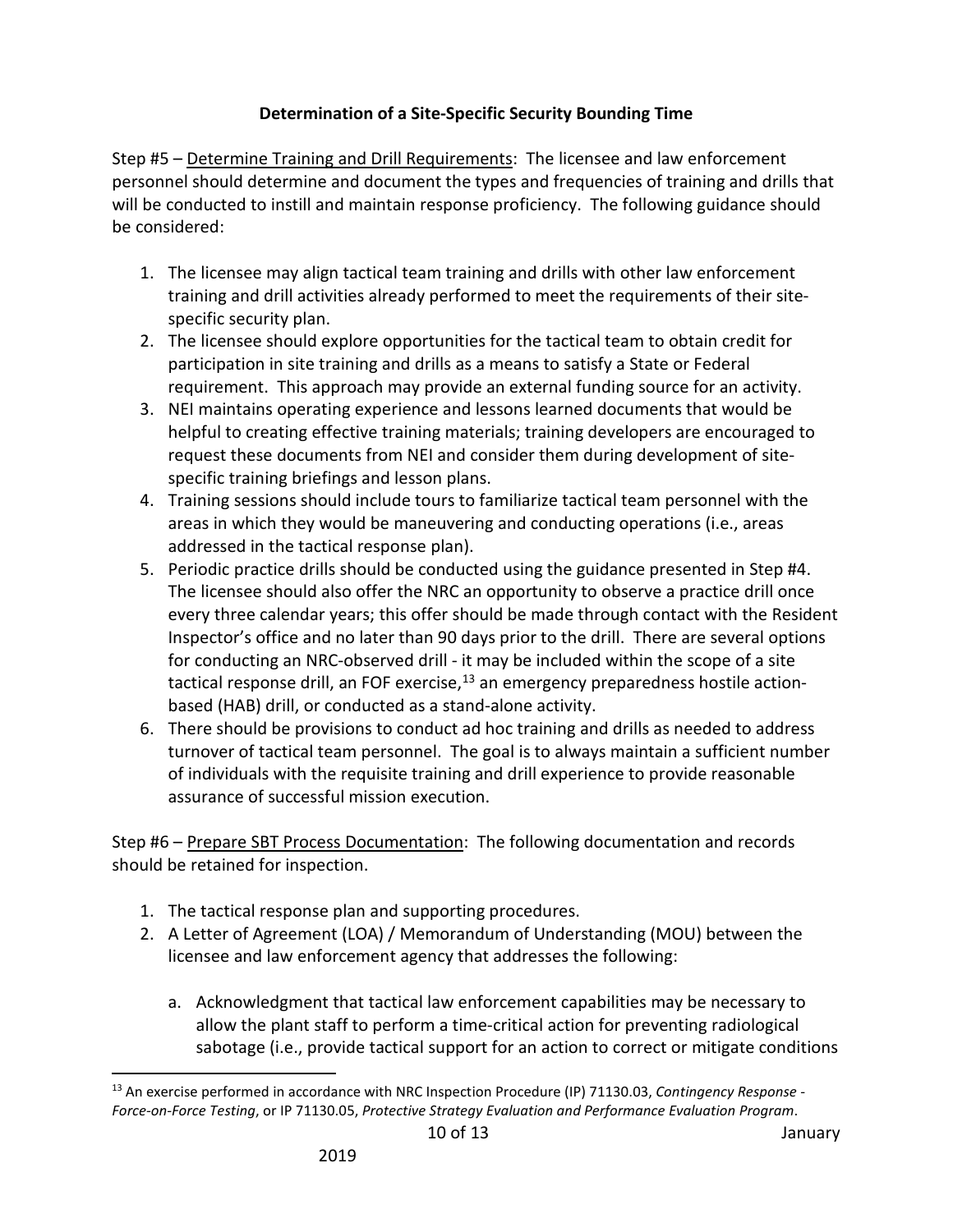posing a threat to public health and safety).

- b. The law enforcement agency will provide tactical response capabilities necessary to implement the mutually agreed upon tactical response plan. The LOA / MOU should identify if these capabilities are supplied directly by the agency or through a mutual aid/support agreement with another law enforcement agency.
- c. The normally expected response time needed for tactical team personnel to arrive at the designated staging area, referenced from the start time of the initial notification of the law enforcement agency. This time should be rounded to the nearest hour or half-hour (e.g., 30 minutes, 1 hour, 1.5 hours, 2 hours, etc.).
- d. A summary of the support and assistance that will be provided by Security and personnel from other site departments (e.g., Operations) to facilitate briefing and deployment of the tactical team.
- e. Designated site contacts to communicate with the tactical team (e.g., Shift Manager and Central Alarm Station Operator).
- f. A summary description of the training and drills provided by the licensee to the tactical team, and associated frequencies.
- g. A summary of responsibilities for maintenance of equipment and resources.
- h. Verification of the LOA / MOU on an annual basis, and timely notification to the licensee of any material changes to tactical team staffing, capabilities or response times.

The above topics may be added to an existing LOA / MOU or the subject of a new LOA / MOU, or a combination of the two.

- 3. As permitted by Step #2, the basis for deviating from the applicable NTOA SWAT standard, either in team composition or a capability, or both (e.g., what aspects of the site-specific mission provide justification for less team staffing or capability).
- 4. Training program materials (e.g., lesson plans, briefing agendas, etc.).
- 5. Records of offered training and drills, and attendance.
- 6. Drill reports and related corrective action program records.
- 7. Steps to be taken by the licensee if becoming aware an anticipated or actual change to tactical team staffing or capabilities that may impact the team's response time or ability to implement the planned mission. Upon being notified of such a change, the licensee should:
	- a) Discuss the change with the cognizant law enforcement agency and identify potential impacts.
	- b) Determine if the expected tactical support remains viable within the scope of the tactical response plan (i.e., the mission can be completed after the change).
	- c) If the expected tactical support remains viable, then communicate the change and update documents as necessary.
	- d) If the expected tactical support is no longer viable, then make prompt adjustments to the physical security program and site protective strategy as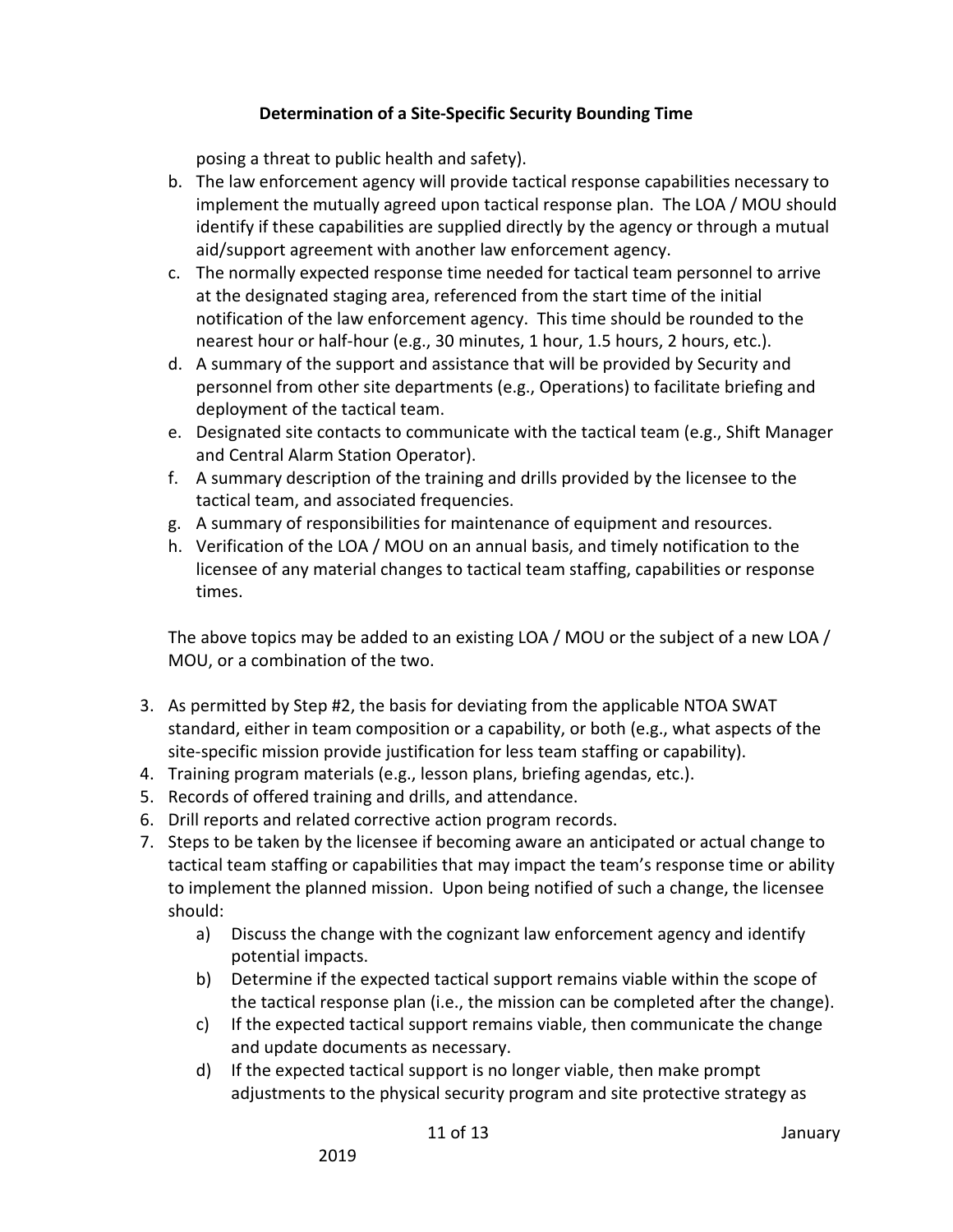required to reflect the loss of the SBT.

## **Determination of Security Bounding Time**

The licensee should determine the site-specific SBT, which is the sum of four components:

- 1. Notification Time: [*Redacted*]; this is the assumed elapsed time from recognition of an attack by the site security force to initial notification of a law enforcement agency.
- 2. Team Response Time: The elapsed time from initial notification of the law enforcement agency to the arrival of the tactical team at the designated staging area as documented in an LOA / MOU.
- 3. Mission Planning Time: The elapsed time from the arrival of the tactical team at the designated staging area to their arrival at the site, including receipt of a mission briefing and completion of other preparations for deployment.
	- a. For missions outside the Protected Area, the assumed time is [redacted], OR
	- b. For missions inside the Protected Area, including structures such as the power block, the assumed time is [redacted], OR
	- c. A mission planning time may be determined by the tactical team agency that is not less than the applicable time in "a" or "b," above.
- 4. Mission Execution Time: The assumed elapsed time from tactical team arrival at the site to mission completion (e.g., protecting movement of an operator, or neutralization or containment of an adversary force member).
	- a. For missions outside the Protected Area, the assumed time is [redacted], OR
	- b. For missions inside the Protected Area, including structures such as the power block, the assumed time is [redacted], OR
	- c. An execution time may be determined by the tactical team agency that is not less than the applicable time in "a" or "b," above.

An elapsed time sum that does not coincide with a whole or half-hour, should be rounded up to the next 30-minute time increment (e.g. a sum of 4 hours and 15 minutes should be rounded up to an SBT of 4.5 hours).

The assumed mission planning and execution times above are considered reasonable and bounding for a wide range of conditions. Using drills to determine these times is impractical given the number of variables and uncertainties associated with an actual attack (i.e., a very large number of scenarios are possible), and the inability to run all aspects of a drill at a "real world" pace (due to personal, industrial and radiological safety requirements). The availability